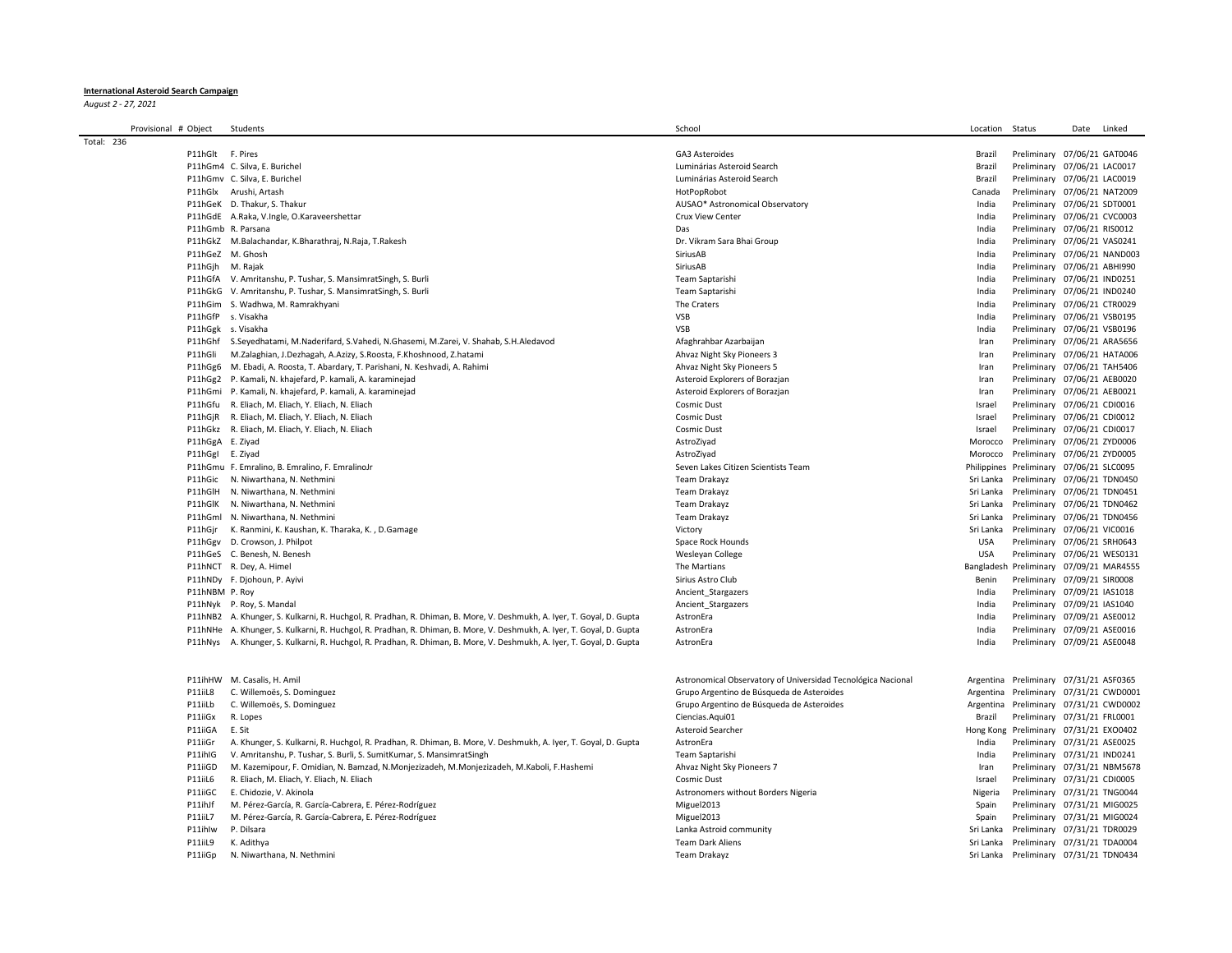P11isCP V. Amritanshu, P. Tushar, S. MansimratSingh, S. SumitKumar, I. MohanRam, S. Burli, R. Swapnil Team Saptarishi Team Saptarishi P11izBu C. Silva, E. Burichel Luminárias Asteroid Search Brazil Preliminary 08/05/21 LAC0026

P11iiGE O. Mala, N. Skoryk School and March 2012 Complex Zolotonosha District Complex Zolotonosha District District District Preliminary 07/31/21 KOV0132 P11ihlu K. Farkas San Markas Astra Nova School Asteroid Search Team Markas Astra Nova School Asteroid Search Team Nova School Asteroid Search Team USA Preliminary 07/31/21 ANS0159<br>P11iil1 S. Harris 2021/21 FAI0158 Palcon **P11iilipiilipiilise Expansion Community** Community Community Community Community Community Community Community Community Community Community Community Community Community Community Community Community Community Com P11irGm C. Willemoës, S. Dominguez Grupo Argentino de Búsqueda de Asteroides Argentina Preliminary 08/03/21 CWD0003 P11irCu F. Djohoun, K. Hantan, A. Adjibodou Samus Sirius Astro Club Sirius Astro Club Sirius Astro Club Sirius Astro Club Sirius Astro Club Benin Preliminary 08/03/21 SIR0002<br>P11irEO J. Câmara Preliminary 08/03/21 JAC0039 Preliminary 08/03/21 JAC0039 P11irGW R. Lopes Ciencias.Aqui01 Brazil Preliminary 08/03/21 FRL0034 P11irIh J. Câmara Ciencias.Aqui01 Brazil Preliminary 08/03/21 JAC0020 P11irBA D. Delfrate 
Partico Colégio Vicentino São José Colégio Vicentino São José Colégio Vicentino São José Preliminary 18/03/21 CVS0727<br>Principal de Colégio Colégio Vicentino São José Colégio Vicentino São José Prelimin P11irC2 R. Catto GA3 Asteroides Brazil Preliminary 08/03/21 IAC0007 P11irEQ C. Silva, E. Burichel Search Brazil Preliminary 08/03/21 LAC0010 P11isCk C. Silva, E. Burichel **Example 2016** 2017 12:0008 Luminárias Asteroid Search Brazil Preliminary 08/03/21 LAC0008 P11irGz A. Andrade, D. Andrade, J. Andrade, L. Andrade, L. Ultrabo Per Ardua Brazil Preliminary 08/03/21 ACS0001 P11irDj J. Wang external part of the contract of the CHOU Team 4 CHOU Team 4 China Preliminary 08/03/21 WJJ1212 P11irCD D. Montes-Doria, A. Arcila-Zuluaga and a colombia Preliminary 08/03/21 IAC0006 P11irln D. Montes-Doria, A. Arcila-Zuluaga entropic and the state of the state of the state of the state of the state of the state of the state of the state of the SAC Colombia Preliminary 08/03/21 IAC0010 P11irlV D. Montes-Doria, A. Arcila-Zuluaga and a compare a material control of the colombia Preliminary 08/03/21 IAC0004 P11irlY D. Montes-Doria, A. Arcila-Zuluaga and a compare a material control of the colombia Preliminary 08/03/21 IAC0007 P11irl3 L. Nama, M. Gupta Active Active Brains Club Active Brains Club Club India Preliminary 08/03/21 LAK0002 P11isAF P. Roy Ancient\_Stargazers India Preliminary 08/03/21 IAS1011 P11irEu A. Waghmare, A. Waghmare **Antarika India Preliminary 08/03/21 AAA1215 Preliminary 08/03/21 AAA1215** P11isAU R. Parsana Das India Preliminary 08/03/21 RIS0033 P11isDq S. Aarush Devi Academy Senior Secondary School Devi Academy Senior Secondary School India Preliminary 08/03/21 DAS0005 P11irAw V. Kumbhare, R. Kumbhare CRIA Mission Astronomy & Research Center Center CRIA Chinary 08/03/21 GMA0006 P11isE1 V. Kumbhare, R. Kumbhare Maximum Research Center Center Center The Clobal Mission Astronomy & Research Center The India Preliminary 08/03/21 GMA0003 P11irF7 G. Thirupthika, V. Janani, P. Mahishi **Interstellar Girls** Interstellar Girls Interstellar Girls Interstellar Girls Interstellar Girls Interstellar Girls Interstellar Girls India Preliminary 08/03/21 IG0002 P11irGq M. Rajak Preliminary 08/03/21 ABHI102<br>P11isCP V. Amritanshu, P. Tushar, S. MansimratSingh, S. SumitKumar, I. MohanRam, S. Burli, R. Swapnil New Team Saptarishi New Team Saptarishi New York Channel David Preliminary P11irFt s. Visakha VSB India Preliminary 08/03/21 VSB0071 P11irJ3 s. Visakha Naman and the Samuel Controller and the VSB Naman and the VSB Naman and Preliminary 08/03/21 VSB0060 P11irES M. Ebadi, A. Roosta, T. Abardary, T. Parishani, N. Keshvadi, A. Rahimi Ahvaz Night Sky Pioneers Physoneers 5 Iran Preliminary 08/03/21 THP5613 P11irEZ M. Ebadi, A. Roosta, T. Abardary, T. Parishani, N. Keshvadi, A. Rahimi Ahvaz Night Sky Pioneers Photosta, T. Abardary, T. Parishani, N. Keshvadi, A. Rahimi Ahvaz Night Sky Pioneers 5 Iran Preliminary 08/03/21 ANA10 P11irEI F. Chahooshizadeh, A. Tamanna, F. Varmahziar, F. Golakbar, O. Abedi Ahvaz Night Sky Pioneers 6 Iran Preliminary 08/03/21 GKR6422 P11irJu M. Kazemipour, F. Omidian, N. Bamzad, N.Monjezizadeh, M. Monjezizadeh, M. Kaboli, F. Hashemi Ahvaz Night Sky Pioneers 7 Preliminary 08/03/21 MKP7001 P11irFG m. fathi, saramiri, M. Nabgan, k. saedi, z.sheikhi, m.saed Ahvaz Night Sky Pioneers Preliminary 198/03/21 Manual David David David David David David David David David David David David David David David David David P11irEz E. Bozorgzadeh, F. Izaddoustdar, R. Hosseini, m. KHodaei, S. Valipour, K. Jalali, A. Tavakkoli Iran Inquisitive Astronomers and the stronomers and the control of the Preliminary 08/03/21 IIA3000 and Preliminary 08/ P11irE3 E. Khailany AOYA Iraq Preliminary 08/03/21 AOY0012 P11irD4 R. Eliach, M. Eliach, M. Eliach, M. Eliach, M. Eliach Cosmic Cosmic Dust Israel Preliminary 08/03/21 CDI0007 P11irFb R. Eliach, M. Eliach, M. Eliach, M. Eliach, M. Eliach Cosmic Cosmic Dust Israel Preliminary 08/03/21 CDI0008 P11irHF N. Chandrawansha, S. Samarakoon Scorpian Sri Lanka Preliminary 08/03/21 SCPH002 P11irCH K. Adithya **Team Dark Aliens Sri Lanka Preliminary 08/03/21 TDA0005** Team Dark Aliens Sri Lanka Preliminary 08/03/21 TDA0005 P11isBe N. Niwarthana, N. Nethmini enterthana the second second team Drakayz Sri Lanka Preliminary 08/03/21 TDN0445 P11irFw K. Ranmini, K. Kaushan, K. Tharaka, K., D.Gamage Victor Samuel Compare Victory Sri Lanka Preliminary 08/03/21 VIC0014 P11irGx S. Harris Falcon USA Preliminary 08/03/21 FAL0161 P11irlu C. Benesh, N. Benesh Newsleyan Samuel College Newsleyan College Newsleyan College Newsleyan College Newsleyan College USA Preliminary 08/03/21 WES0130 P11izCC M. Casalis, N. Rocchia, H. Amil Astronomical Observatory of Universidad Tecnológica Nacional Argentina Preliminary 08/05/21 ASF0370 P11izGY M. Casalis, N. Rocchia, H. Amil Astronomical Observatory of Universidad Tecnológica Nacional Argentina Preliminary 08/05/21 ASF0371 P11izqk M. Casalis, N. Rocchia, H. Amil Astronomical Observatory of Universidad Tecnológica Nacional Argentina Preliminary 08/05/21 ASF0369 P11izBd C. Willemoës, S. Dominguez Camples and the Camples of Crupo Argentino de Asteroides Camples and Argentina Preliminary 08/05/21 CWD0015<br>P11iAcQ A. Himel Bangladesh Preliminary 08/05/21 MAR4502 P11iAcQ A. Himel (9/05/21 MAR4502) P11iAcQ A. Himel The Martians Shangladesh Preliminary 19921 MAR4502<br>P11iAd1 R. Dev, A. Himel (9/05/21 MAR2266) Preliminary 08/05/21 MAR2266 P11 The Martians **P111iAdded Strategies and Strategies Control** Bangladesh Preliminary 08/05/21 MAR2266 P11iAd8 A. Himel entertainment and the Martians of the Martians and the Martians of the Martians of the Martians of the Martians of the Martians of the Martians of the Martians of the Martians of the Martians of the Martia entility and the Sirius Astro Club Sirius Astro Club Sirius Astro Club and the Sirius Astro Club Benin Preliminary 08/05/21 SIR0014<br>P11iDDN M.Taveira.I.Mendes.C.Veloso https://www.com/sirius Advantationary Advantationary 2 P11iDDN M. Taveira, I. Mendes, C. Veloso Ad Astra Brazil Preliminary 08/05/21 ADA0011 P11izFC I. Lopes Calisto 1 Brazil Preliminary 08/05/21 CLC0011 P11iDDu B. Aguiar **Product Calisto 2** Calisto 2 Calisto 2 Calisto 2 **Calisto 2** Brazil Preliminary 08/05/21 CLC0036 P11izEr B. Aguiar Calisto 2 Brazil Preliminary 08/05/21 CLC0037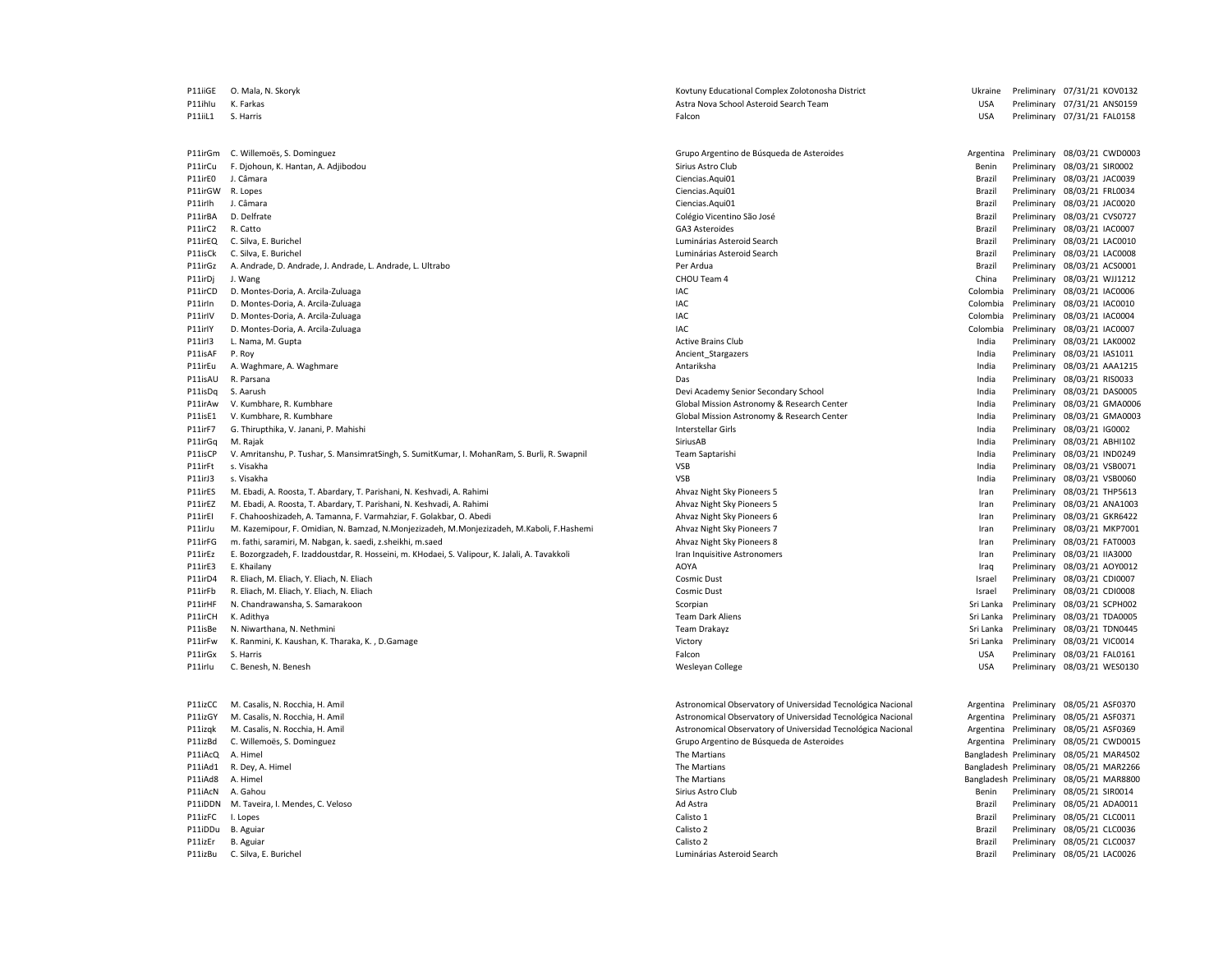| P11izyP | C. Silva, E. Burichel                                                                                         | Luminárias Asteroid Search                                         | Brazil    | Preliminary 08/05/21 LAC0024             |
|---------|---------------------------------------------------------------------------------------------------------------|--------------------------------------------------------------------|-----------|------------------------------------------|
| P11izwl | Arushi, Artash                                                                                                | HotPopRobot                                                        | Canada    | Preliminary 08/05/21 ARU2009             |
| P11izvf | H. Zhao                                                                                                       | CHOU Team 2                                                        | China     | Preliminary 08/05/21 ZHM000:             |
| P11iDBm | Y.Chen                                                                                                        | CHOU Team 4                                                        | China     | Preliminary 08/05/21 CYF0013             |
| P11izzV | Y. Ögmen, A. Yakar                                                                                            | <b>Astro Cypriots</b>                                              | Cyprus    | Preliminary 08/05/21 BPL0755             |
| P11iDBC | G. Troullias, J. Lovegrove, L. Constantinou, A. Prokofyev, M. Dubishkin                                       | Kition Planetarium & Observatory                                   | Cyprus    | Preliminary 08/05/21 KPO0620             |
| P11iDCR | G. Troullias, J. Lovegrove, L. Constantinou, A. Prokofyev, M. Dubishkin                                       | Kition Planetarium & Observatory                                   | Cyprus    | Preliminary 08/05/21 KPO0617             |
| P11izDb | G. Troullias, J. Lovegrove, L. Constantinou, A. Prokofyev, M. Dubishkin                                       | Kition Planetarium & Observatory                                   | Cyprus    | Preliminary 08/05/21 KPO0618             |
| P11izA0 | O. Okolo                                                                                                      | Ghana Planetarium Science Center                                   | Ghana     | Preliminary 08/05/21 GPL0064             |
| P11izEc | O. Okolo                                                                                                      | Ghana Planetarium Science Center                                   | Ghana     | Preliminary 08/05/21 GPL0063             |
|         |                                                                                                               |                                                                    | Ghana     |                                          |
| P11izGj | S. Abotsi-Masters, R. Druguet                                                                                 | Ghana Planetarium Science Center                                   |           | Preliminary 08/05/21 GPL0031             |
| P11izII | O. Okolo                                                                                                      | Ghana Planetarium Science Center                                   | Ghana     | Preliminary 08/05/21 GPL0062             |
| P11iztS | A. Parveen, L. Nama                                                                                           | <b>Active Brains Club</b>                                          | India     | Preliminary 08/05/21 AAR0005             |
| P11iAaj | P. Roy, S. Mandal                                                                                             | Ancient Stargazers                                                 | India     | Preliminary 08/05/21 IAS1051             |
| P11iAbu | P. Roy, S. Mandal                                                                                             | Ancient Stargazers                                                 | India     | Preliminary 08/05/21 IAS1049             |
| P11iDCJ | A. Waghmare, A. Waghmare                                                                                      | Antariksha                                                         | India     | Preliminary 08/05/21 ANW000              |
| P11izEE | A. Waghmare, A. Waghmare                                                                                      | Antariksha                                                         | India     | Preliminary 08/05/21 ANW000              |
| P11iAch | A. Khunger, S. Kulkarni, R. Huchgol, R. Pradhan, R. Dhiman, B. More, V. Deshmukh, A. Iyer, T. Goyal, D. Gupta | AstronEra                                                          | India     | Preliminary 08/05/21 ASE0035             |
| P11izCl | A. Shah, A. Rai, A. Bhaduri                                                                                   | AUSAO* Astronomical Observatory                                    | India     | Preliminary 08/05/21 ANV0003             |
| P11izxB | A. Shah, A. Rai, A. Bhaduri                                                                                   | AUSAO* Astronomical Observatory                                    | India     | Preliminary 08/05/21 ANV0001             |
| P11iDBb | A.Raka, S.Deshpande, R.Suryawanshi, V.Ingle, S.Jagtap, O.Karaveershettar, G.Mundada                           | Crux View Center                                                   | India     | Preliminary 08/05/21 CVC0059             |
| P11izvi | A.Raka, S.Deshpande, R.Suryawanshi, V.Ingle, S.Jagtap, O.Karaveershettar, G.Mundada                           | Crux View Center                                                   | India     | Preliminary 08/05/21 CVC0056             |
| P11izxc | A.Raka, S.Deshpande, R.Suryawanshi, V.Ingle, S.Jagtap, O.Karaveershettar, G.Mundada                           | Crux View Center                                                   | India     | Preliminary 08/05/21 CVC0058             |
| P11izyN | A.Raka, S.Deshpande, R.Suryawanshi, V.Ingle, S.Jagtap, O.Karaveershettar, G.Mundada                           | Crux View Center                                                   | India     | Preliminary 08/05/21 CVC0057             |
| P11iDDy | R. Parsana                                                                                                    | Das                                                                | India     | Preliminary 08/05/21 RIS0042             |
| P11izHR | R. Parsana                                                                                                    | Das                                                                | India     | Preliminary 08/05/21 RIS0039             |
| P11iDBz | S. Aarush                                                                                                     | Devi Academy Senior Secondary School                               | India     | Preliminary 08/05/21 DAS0008             |
|         |                                                                                                               |                                                                    |           |                                          |
| P11izHu | V. Kumbhare, R. Kumbhare                                                                                      | Global Mission Astronomy & Research Center                         | India     | Preliminary 08/05/21 GMA002              |
| P11izwN | V. Kumbhare, R. Kumbhare                                                                                      | Global Mission Astronomy & Research Center                         | India     | Preliminary 08/05/21 GMA002              |
| P11izHY | G. Thirupthika, V. Janani, P. Mahishi                                                                         | <b>Interstellar Girls</b>                                          | India     | Preliminary 08/05/21 IG0004              |
| P11izCc | S. NSugumar, D. Mitali, A. Roahan, S. Gouthamei, R. Anumadhubala                                              | Mars India Observatory                                             | India     | Preliminary 08/05/21 MIO0373             |
| P11izrE | M. Rajak                                                                                                      | SiriusAB                                                           | India     | Preliminary 08/05/21 ABHI145             |
| P11izyQ | M. Rajak                                                                                                      | SiriusAB                                                           | India     | Preliminary 08/05/21 ABHI258             |
| P11izzm | M. Rajak                                                                                                      | SiriusAB                                                           | India     | Preliminary 08/05/21 ABHI852             |
| P11izFV | V. Amritanshu, P. Tushar, S. MansimratSingh, S. Burli, S. SumitKumar, I. MohanRam, R. Swapnil                 | Team Saptarishi                                                    | India     | Preliminary 08/05/21 IND0259             |
| P11izFf | S. Wadhwa, M. Ramrakhyani                                                                                     | The Craters                                                        | India     | Preliminary 08/05/21 CTR0012             |
| P11izIO | S. Wadhwa, M. Ramrakhyani                                                                                     | The Craters                                                        | India     | Preliminary 08/05/21 CTR0018             |
| P11izCA | s. Visakha                                                                                                    | VSB                                                                | India     | Preliminary 08/05/21 VSB0308             |
| P11izqH | s. Visakha                                                                                                    | <b>VSB</b>                                                         | India     | Preliminary 08/05/21 VSB0310             |
| P11izv2 | s. Visakha                                                                                                    | VSB                                                                | India     | Preliminary 08/05/21 VSB0309             |
| P11izCV | S.Seyedhatami, M.Naderifard, S.Vahedi, N.Ghasemi, M.Zarei, V. Shahab, S.H.Aledavod                            | Afaghrahbar Azarbaijan                                             | Iran      | Preliminary 08/05/21 ARA0014             |
| P11izEI | S.Seyedhatami, M.Naderifard, S.Vahedi, N.Ghasemi, M.Zarei, V. Shahab, S.H.Aledavod                            | Afaghrahbar Azarbaijan                                             | Iran      | Preliminary 08/05/21 ARA0019             |
| P11izpP | S. Abasalipour, M. Jamshidi, M. Zamani, Y. Zamani, M. Ebadat, K. Bostanafroz                                  | Ahvaz Night Sky Pioneers 4                                         | Iran      | Preliminary 08/05/21 YFZ4214             |
| P11izFn | M. Ebadi, A. Roosta, T. Abardary, T. Parishani, N. Keshvadi, A. Rahimi                                        | Ahvaz Night Sky Pioneers 5                                         | Iran      | Preliminary 08/05/21 MAE501              |
| P11izJ8 | M. Ebadi, A. Roosta, T. Abardary, T. Parishani, N. Keshvadi, A. Rahimi                                        | Ahvaz Night Sky Pioneers 5                                         | Iran      | Preliminary 08/05/21 MAE5024             |
|         |                                                                                                               |                                                                    |           | Preliminary 08/05/21 FCH0018             |
| P11izGW | F. Chahooshizadeh, A. Tamanna, F. Varmahziar, F. Golakbar, O. Abedi                                           | Ahvaz Night Sky Pioneers 6                                         | Iran      |                                          |
| P11izH4 | M. Kazemipour, F. Omidian, N. Bamzad, N. Monjezizadeh, M. Monjezizadeh, M. Kaboli, F. Hashemi                 | Ahvaz Night Sky Pioneers 7                                         | Iran      | Preliminary 08/05/21 MKP7200             |
| P11izxg | M. Kazemipour, F. Omidian, N. Bamzad, N. Monjezizadeh, M. Monjezizadeh, M. Kaboli, F. Hashemi                 | Ahvaz Night Sky Pioneers 7                                         | Iran      | Preliminary 08/05/21 NMZ197              |
| P11izAa | m. fathi, saramiri, k. saedi, z.sheikhi, m.saed                                                               | Ahvaz Night Sky Pioneers 8                                         | Iran      | Preliminary 08/05/21 KRS8005             |
| P11izE7 | m. fathi, saramiri, k. saedi, z.sheikhi, m.saed                                                               | Ahvaz Night Sky Pioneers 8                                         | Iran      | Preliminary 08/05/21 KRS8008             |
| P11izpm | P. Kamali, N. khajefard, P. kamali, A. karaminejad                                                            | Asteroid Explorers of Borazjan                                     | Iran      | Preliminary 08/05/21 AEB0023             |
| P11izqr | E. Bozorgzadeh, F. Izaddoustdar, R. Hosseini, m. KHodaei, S. Valipour, K. Jalali, A. Tavakkoli, F. Salmani    | Iran Inquisitive Astronomers                                       | Iran      | Preliminary 08/05/21 IIA4000             |
| P11izwZ | E. Bozorgzadeh, F. Izaddoustdar, R. Hosseini, m. KHodaei, S. Valipour, K. Jalali, A. Tavakkoli, F. Salmani    | Iran Inquisitive Astronomers                                       | Iran      | Preliminary 08/05/21 IIA1118             |
| P11iDrg | R. Eliach, M. Eliach, Y. Eliach, N. Eliach                                                                    | <b>Cosmic Dust</b>                                                 | Israel    | Preliminary 08/05/21 CDI0020             |
| P11izHk | R. Eliach, M. Eliach, Y. Eliach, N. Eliach                                                                    | <b>Cosmic Dust</b>                                                 | Israel    | Preliminary 08/05/21 CDI0019             |
| P11izJ7 | R. Eliach, M. Eliach, Y. Eliach, N. Eliach                                                                    | <b>Cosmic Dust</b>                                                 | Israel    | Preliminary 08/05/21 CDI0018             |
| P11izwY | R. Eliach, M. Eliach, Y. Eliach, N. Eliach                                                                    | <b>Cosmic Dust</b>                                                 | Israel    | Preliminary 08/05/21 CDI0025             |
| P11iDB2 | E. Ziyad                                                                                                      | AstroZiyad                                                         | Morocco   | Preliminary 08/05/21 ZYD0008             |
| P11izwq | E. Ziyad                                                                                                      | AstroZiyad                                                         | Morocco   | Preliminary 08/05/21 ZYD0007             |
| P11iDCk | C. Escorcia, E. Soza, R. Mayorga, M. Garcia, M. Pavón                                                         | Asociación Nicaragüense de Astronomía Aficionada ""Los Cadejos"""" | Nicaragua | Preliminary 08/05/21 NIC0007             |
| P11iDr9 | E. Chidozie, V. Akinola, J. Abangwu                                                                           | Astronomers without Borders Nigeria                                | Nigeria   | Preliminary 08/05/21 TNG0095             |
|         | P11iDAW F. Emralino, B. Emralino, F. EmralinoJr                                                               | Seven Lakes Citizen Scientists Team                                |           | Philippines Preliminary 08/05/21 SLC0096 |
|         |                                                                                                               |                                                                    |           |                                          |

|    | Luminárias Asteroid Search                                         | Brazil         | Preliminary 08/05/21 LAC0024 |                  |                  |
|----|--------------------------------------------------------------------|----------------|------------------------------|------------------|------------------|
|    | HotPopRobot                                                        | Canada         | Preliminary                  | 08/05/21 ARU2009 |                  |
|    | CHOU Team 2                                                        | China          | Preliminary                  |                  | 08/05/21 ZHM0001 |
|    | CHOU Team 4                                                        | China          | Preliminary                  | 08/05/21 CYF0013 |                  |
|    | Astro Cypriots                                                     | Cyprus         | Preliminary 08/05/21 BPL0755 |                  |                  |
|    | Kition Planetarium & Observatory                                   | Cyprus         | Preliminary 08/05/21 KPO0620 |                  |                  |
|    | Kition Planetarium & Observatory                                   | Cyprus         | Preliminary                  | 08/05/21 KPO0617 |                  |
|    | Kition Planetarium & Observatory                                   | Cyprus         | Preliminary                  | 08/05/21 KPO0618 |                  |
|    | Ghana Planetarium Science Center                                   | Ghana          | Preliminary                  | 08/05/21 GPL0064 |                  |
|    | Ghana Planetarium Science Center                                   | Ghana          | Preliminary 08/05/21 GPL0063 |                  |                  |
|    | Ghana Planetarium Science Center                                   | Ghana          | Preliminary 08/05/21 GPL0031 |                  |                  |
|    | Ghana Planetarium Science Center                                   | Ghana          | Preliminary                  | 08/05/21 GPL0062 |                  |
|    | <b>Active Brains Club</b>                                          | India          | Preliminary                  | 08/05/21 AAR0005 |                  |
|    | Ancient_Stargazers                                                 | India          | Preliminary                  | 08/05/21 IAS1051 |                  |
|    | Ancient_Stargazers                                                 | India          | Preliminary 08/05/21 IAS1049 |                  |                  |
|    | Antariksha                                                         | India          | Preliminary 08/05/21 ANW0006 |                  |                  |
|    | Antariksha                                                         | India          | Preliminary                  |                  | 08/05/21 ANW0008 |
| ta | AstronEra                                                          | India          | Preliminary                  | 08/05/21 ASE0035 |                  |
|    | AUSAO* Astronomical Observatory                                    | India          | Preliminary                  | 08/05/21 ANV0003 |                  |
|    | AUSAO* Astronomical Observatory                                    | India          | Preliminary 08/05/21 ANV0001 |                  |                  |
|    | <b>Crux View Center</b>                                            | India          | Preliminary                  | 08/05/21 CVC0059 |                  |
|    | <b>Crux View Center</b>                                            | India          | Preliminary                  | 08/05/21 CVC0056 |                  |
|    | Crux View Center                                                   | India          | Preliminary                  | 08/05/21 CVC0058 |                  |
|    |                                                                    |                | Preliminary                  | 08/05/21 CVC0057 |                  |
|    | <b>Crux View Center</b><br>Das                                     | India<br>India |                              |                  |                  |
|    |                                                                    |                | Preliminary 08/05/21 RIS0042 |                  |                  |
|    | Das                                                                | India          | Preliminary                  | 08/05/21 RIS0039 |                  |
|    | Devi Academy Senior Secondary School                               | India          | Preliminary                  | 08/05/21 DAS0008 |                  |
|    | Global Mission Astronomy & Research Center                         | India          | Preliminary                  |                  | 08/05/21 GMA0023 |
|    | Global Mission Astronomy & Research Center                         | India          | Preliminary                  |                  | 08/05/21 GMA0025 |
|    | <b>Interstellar Girls</b>                                          | India          | Preliminary 08/05/21 IG0004  |                  |                  |
|    | Mars India Observatory                                             | India          | Preliminary                  | 08/05/21 MIO0373 |                  |
|    | SiriusAB                                                           | India          | Preliminary                  | 08/05/21 ABHI145 |                  |
|    | SiriusAB                                                           | India          | Preliminary                  | 08/05/21 ABHI258 |                  |
|    | SiriusAB                                                           | India          | Preliminary                  | 08/05/21 ABHI852 |                  |
|    | Team Saptarishi                                                    | India          | Preliminary                  | 08/05/21 IND0259 |                  |
|    | The Craters                                                        | India          | Preliminary 08/05/21 CTR0012 |                  |                  |
|    | The Craters                                                        | India          | Preliminary                  | 08/05/21 CTR0018 |                  |
|    | VSB                                                                | India          | Preliminary 08/05/21 VSB0308 |                  |                  |
|    | VSB                                                                | India          | Preliminary                  | 08/05/21 VSB0310 |                  |
|    | <b>VSB</b>                                                         | India          | Preliminary                  | 08/05/21 VSB0309 |                  |
|    | Afaghrahbar Azarbaijan                                             | Iran           | Preliminary 08/05/21 ARA0014 |                  |                  |
|    | Afaghrahbar Azarbaijan                                             | Iran           | Preliminary                  | 08/05/21 ARA0019 |                  |
|    | Ahvaz Night Sky Pioneers 4                                         | Iran           | Preliminary                  | 08/05/21 YFZ4214 |                  |
|    | Ahvaz Night Sky Pioneers 5                                         | Iran           | Preliminary                  |                  | 08/05/21 MAE5016 |
|    | Ahvaz Night Sky Pioneers 5                                         | Iran           | Preliminary 08/05/21 MAE5024 |                  |                  |
|    | Ahvaz Night Sky Pioneers 6                                         | Iran           | Preliminary                  | 08/05/21 FCH0018 |                  |
|    | Ahvaz Night Sky Pioneers 7                                         | Iran           | Preliminary                  |                  | 08/05/21 MKP7200 |
|    | Ahvaz Night Sky Pioneers 7                                         | Iran           | Preliminary                  |                  | 08/05/21 NMZ1973 |
|    | Ahvaz Night Sky Pioneers 8                                         | Iran           | Preliminary                  | 08/05/21 KRS8005 |                  |
|    | Ahvaz Night Sky Pioneers 8                                         | Iran           | Preliminary 08/05/21 KRS8008 |                  |                  |
|    | Asteroid Explorers of Borazjan                                     | Iran           | Preliminary                  | 08/05/21 AEB0023 |                  |
|    | Iran Inquisitive Astronomers                                       | Iran           | Preliminary                  | 08/05/21 IIA4000 |                  |
|    | Iran Inquisitive Astronomers                                       | Iran           | Preliminary                  | 08/05/21 IIA1118 |                  |
|    | Cosmic Dust                                                        | Israel         | Preliminary                  | 08/05/21 CDI0020 |                  |
|    | Cosmic Dust                                                        | Israel         | Preliminary 08/05/21 CDI0019 |                  |                  |
|    | <b>Cosmic Dust</b>                                                 | Israel         | Preliminary 08/05/21 CDI0018 |                  |                  |
|    | Cosmic Dust                                                        | Israel         | Preliminary                  | 08/05/21 CDI0025 |                  |
|    | AstroZiyad                                                         | Morocco        | Preliminary                  | 08/05/21 ZYD0008 |                  |
|    | AstroZiyad                                                         | Morocco        | Preliminary                  | 08/05/21 ZYD0007 |                  |
|    | Asociación Nicaragüense de Astronomía Aficionada ""Los Cadejos"""" | Nicaragua      | Preliminary                  | 08/05/21 NIC0007 |                  |
|    | Astronomers without Borders Nigeria                                | Nigeria        | Preliminary                  | 08/05/21 TNG0095 |                  |
|    | Seven Lakes Citizen Scientists Team                                | Philippines    | Preliminary                  | 08/05/21 SLC0096 |                  |
|    |                                                                    |                |                              |                  |                  |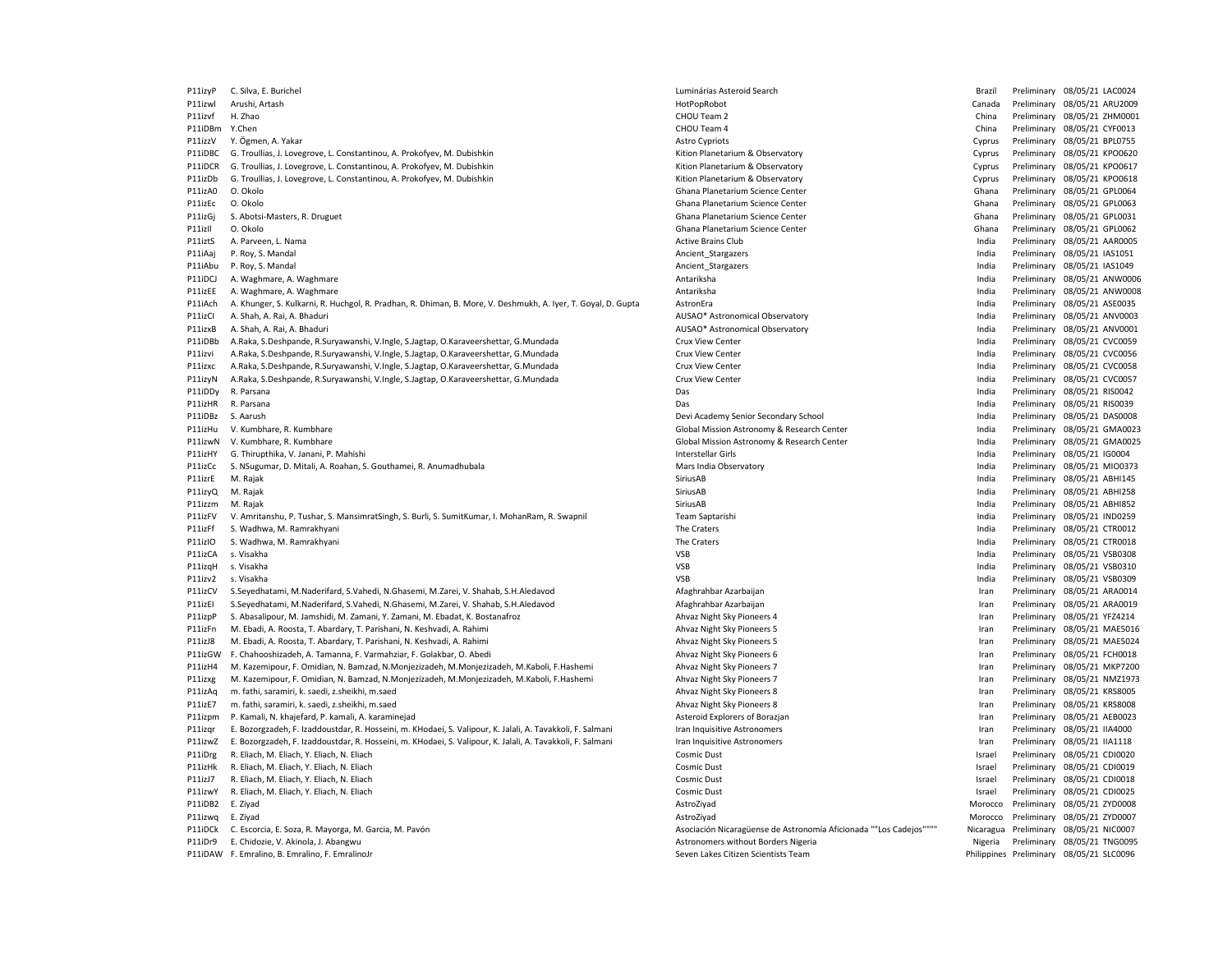| P11izlw         | N. Niwarthana, N. Nethmini                                                                                    | <b>Team Drakayz</b>                              | Sri Lanka  |             | Preliminary 08/05/21 TDN0464            |
|-----------------|---------------------------------------------------------------------------------------------------------------|--------------------------------------------------|------------|-------------|-----------------------------------------|
| P11izuw         | N. Niwarthana, N. Nethmini                                                                                    | <b>Team Drakayz</b>                              | Sri Lanka  |             | Preliminary 08/05/21 TDN0465            |
| P11izxL         | K. Ranmini, K. Kaushan, K. Tharaka, K., D. Gamage                                                             | Victory                                          | Sri Lanka  | Preliminary | 08/05/21 VIC0027                        |
| P11izyR         | O. Mala, N. Skoryk                                                                                            | Kovtuny Educational Complex Zolotonosha District | Ukraine    |             | Preliminary 08/05/21 KOV0137            |
| P11izmZ         | G. Eisenbraun, T. Koch, N. Spurlin                                                                            | DragonStar                                       | <b>USA</b> |             | Preliminary 08/05/21 NAS0028            |
| P11izxA         | G. Eisenbraun, T. Koch, N. Spurlin                                                                            | DragonStar                                       | <b>USA</b> |             | Preliminary 08/05/21 NAS0027            |
| P11izGU         | S. Harris                                                                                                     | Falcon                                           | <b>USA</b> |             | Preliminary 08/05/21 FAL0162            |
| P11izsd         | M. Hotka, B. Young, V. Grossi                                                                                 | Route 66 Rocks                                   | <b>USA</b> |             | Preliminary 08/05/21 MAH915             |
| P11izuh         | M. Hotka, B. Young, V. Grossi                                                                                 | Route 66 Rocks                                   | <b>USA</b> |             | Preliminary 08/05/21 MAH913             |
|                 |                                                                                                               |                                                  |            |             |                                         |
| P11iGYO         | C. Willemoës, S. Dominguez                                                                                    | Grupo Argentino de Búsqueda de Asteroides        | Argentina  |             | Preliminary 08/06/21 CWD0008            |
| P11iGYU         | C. Willemoës, S. Dominguez                                                                                    | Grupo Argentino de Búsqueda de Asteroides        | Argentina  | Preliminary | 08/06/21 CWD0010                        |
| P11iGZU         | C. Willemoës, S. Dominguez                                                                                    | Grupo Argentino de Búsqueda de Asteroides        | Argentina  |             | Preliminary 08/06/21 CWD0011            |
| P11iH0M         | C. Willemoës, S. Dominguez                                                                                    | Grupo Argentino de Búsqueda de Asteroides        | Argentina  |             | Preliminary 08/06/21 CWD0006            |
| P11iGYE         | R. Dey, A. Himel                                                                                              | The Martians                                     |            |             | Bangladesh Preliminary 08/06/21 MAR7788 |
| P11iEZd         | M. Taveira, I. Mendes, C. Veloso                                                                              | Ad Astra                                         | Brazil     | Preliminary | 08/06/21 ADA0009                        |
| P11iH06         | C. Silva, E. Burichel                                                                                         | Luminárias Asteroid Search                       | Brazil     |             | Preliminary 08/06/21 LAC0027            |
| P11iEY5         | V. Radeva, A. Asenov, S. Boteva, A. Atanasov                                                                  | Student Astronomical Society - Naval Academy     | Bulgaria   |             | Preliminary 08/06/21 RAAB001            |
| P11iEWZ H. Zhao |                                                                                                               | CHOU Team 2                                      | China      |             | Preliminary 08/06/21 ZHM001:            |
| P11iEXd         | J. Pan                                                                                                        | Light Hunter                                     | China      |             | Preliminary 08/06/21 LIH0016            |
| P11iEXk         | J. Pan                                                                                                        | Light Hunter                                     | China      | Preliminary | 08/06/21 LIH0014                        |
| P11iEXW J. Pan  |                                                                                                               | <b>Light Hunter</b>                              | China      |             | Preliminary 08/06/21 LIH0018            |
| P11iEZC         | J. Pan                                                                                                        | <b>Light Hunter</b>                              | China      |             | Preliminary 08/06/21 LIH0017            |
| P11iH16         | D. Montes-Doria, A. Arcila-Zuluaga                                                                            | IAC                                              | Colombia   |             | Preliminary 08/06/21 IAC0014            |
| P11iEZv         | G. Troullias, J. Lovegrove, L. Constantinou, A. Prokofyev, M. Dubishkin                                       | Kition Planetarium & Observatory                 | Cyprus     |             | Preliminary 08/06/21 KPO0624            |
| P11iGZf         | A. Waghmare, A. Waghmare                                                                                      | Antariksha                                       | India      | Preliminary | 08/06/21 ANW0002                        |
| P11iH11         | A. Waghmare, A. Waghmare                                                                                      | Antariksha                                       | India      |             | Preliminary 08/06/21 ANW0005            |
| P11iEYx         | A. Khunger, S. Kulkarni, R. Huchgol, R. Pradhan, R. Dhiman, B. More, V. Deshmukh, A. Iyer, T. Goyal, D. Gupta | AstronEra                                        | India      |             | Preliminary 08/06/21 ASE0003            |
| P11iEZ6         | A.Raka, S.Deshpande, R.Suryawanshi, V.Ingle, S.Jagtap, O.Karaveershettar, G.Mundada                           | Crux View Center                                 | India      |             | Preliminary 08/06/21 CVC0054            |
| P11iEZH         | A.Raka, S.Deshpande, R.Suryawanshi, V.Ingle, S.Jagtap, O.Karaveershettar, G.Mundada                           | Crux View Center                                 | India      |             | Preliminary 08/06/21 CVC0055            |
| P11iEVZ         | S. Aarush                                                                                                     | Devi Academy Senior Secondary School             | India      |             | Preliminary 08/06/21 DAS0015            |
| P11iEWR         | K. Rohit, D. Sakshi, K. PrabhSimran, D. Gauransh, D. Harshita                                                 | <b>New Horizons</b>                              | India      |             | Preliminary 08/06/21 NHI1009            |
| P11iEX8         | K. Rohit, D. Sakshi, K. PrabhSimran, D. Gauransh, D. Harshita                                                 | <b>New Horizons</b>                              | India      |             | Preliminary 08/06/21 NHI1010            |
|                 | K. Rohit, D. Sakshi, K. PrabhSimran, D. Gauransh, D. Harshita                                                 |                                                  |            |             | Preliminary 08/06/21 NHI1008            |
| P11iEXB         |                                                                                                               | <b>New Horizons</b>                              | India      |             |                                         |
| P11iEYs         | K. Rohit, D. Sakshi, K. PrabhSimran, D. Gauransh, D. Harshita                                                 | New Horizons                                     | India      | Preliminary | 08/06/21 NHI1006                        |
| P11iEYt         | K. Rohit, D. Sakshi, K. PrabhSimran, D. Gauransh, D. Harshita                                                 | <b>New Horizons</b>                              | India      |             | Preliminary 08/06/21 NHI1007            |
| P11iH0r         | M. Rajak                                                                                                      | SiriusAB                                         | India      |             | Preliminary 08/06/21 ABHI161            |
| P11iEYR         | s. Visakha, h. kumar                                                                                          | <b>VSB</b>                                       | India      |             | Preliminary 08/06/21 VSB0311            |
| P11iEX5         | S.Seyedhatami, M.Naderifard, S.Vahedi, N.Ghasemi, M.Zarei, V. Shahab, S.H.Aledavod                            | Afaghrahbar Azarbaijan                           | Iran       |             | Preliminary 08/06/21 ARA0028            |
| P11iGYz         | M.Zalaghian, J.Dezhagah, A.Azizy, S.Roosta, F.Khoshnood, Z.hatami                                             | Ahvaz Night Sky Pioneers 3                       | Iran       | Preliminary | 08/06/21 FKH3001                        |
| P11iEZV         | S. Abasalipour, M. Jamshidi, M. Zamani, Y. Zamani, M. Ebadat, K. Bostanafroz                                  | Ahvaz Night Sky Pioneers 4                       | Iran       |             | Preliminary 08/06/21 MJD4940            |
| P11iGZa         | S. Abasalipour, M. Jamshidi, M. Zamani, Y. Zamani, M. Ebadat, K. Bostanafroz                                  | Ahvaz Night Sky Pioneers 4                       | Iran       |             | Preliminary 08/06/21 YFZ4217            |
| P11iH0g         | S. Abasalipour, M. Jamshidi, M. Zamani, Y. Zamani, M. Ebadat, K. Bostanafroz                                  | Ahvaz Night Sky Pioneers 4                       | Iran       |             | Preliminary 08/06/21 MJD4939            |
| P11iH0G         | S. Abasalipour, M. Jamshidi, M. Zamani, Y. Zamani, M. Ebadat, K. Bostanafroz                                  | Ahvaz Night Sky Pioneers 4                       | Iran       |             | Preliminary 08/06/21 KSR4030            |
| P11iEYn         | M. Ebadi, A. Roosta, T. Abardary, T. Parishani, N. Keshvadi, A. Rahimi                                        | Ahvaz Night Sky Pioneers 5                       | Iran       |             | Preliminary 08/06/21 THP5614            |
| P11iF7K         | M. Ebadi, A. Roosta, T. Abardary, T. Parishani, N. Keshvadi, A. Rahimi                                        | Ahvaz Night Sky Pioneers 5                       | Iran       |             | Preliminary 08/06/21 ANA1009            |
| P11iGZW         | M. Ebadi, A. Roosta, T. Abardary, T. Parishani, N. Keshvadi, A. Rahimi                                        | Ahvaz Night Sky Pioneers 5                       | Iran       |             | Preliminary 08/06/21 TAH5407            |
| P11iGZS         | F. Chahooshizadeh, A. Tamanna, F. Varmahziar, F. Golakbar, O. Abedi                                           | Ahvaz Night Sky Pioneers 6                       | Iran       |             | Preliminary 08/06/21 GKR6450            |
| P11iF0v         | m. fathi, saramiri, k. saedi, z.sheikhi, m.saed                                                               | Ahvaz Night Sky Pioneers 8                       | Iran       | Preliminary | 08/06/21 KRS9011                        |
| P11iH0e         | E. Bozorgzadeh, F. Izaddoustdar, R. Hosseini, m. KHodaei, S. Valipour, K. Jalali, A. Tavakkoli, F. Salmani    | Iran Inquisitive Astronomers                     | Iran       |             | Preliminary 08/06/21 IIA8003            |
| P11iEYU         | E. Chidozie, V. Akinola, J. Abangwu                                                                           | Astronomers without Borders Nigeria              | Nigeria    |             | Preliminary 08/06/21 TNG0110            |
| P11iEZq         | E. Nnamdi, L. Popnwin                                                                                         | Astronomers without Borders Nigeria              | Nigeria    |             | Preliminary 08/06/21 TNG0106            |
| P11iH0H         | M. Pérez-García, R. García-Cabrera, E. Pérez-Rodríguez                                                        | Miguel2013                                       | Spain      |             | Preliminary 08/06/21 MIG0030            |
| P11iF24         | N. Chandrawansha, S. Samarakoon                                                                               | Scorpian                                         | Sri Lanka  | Preliminary | 08/06/21 SASA001                        |
| P11iH10         | K. Yashohara, C. Hirushan, K. Adithya, T. Dilshan, N. Nimsara                                                 | <b>Team Dark Aliens</b>                          | Sri Lanka  |             | Preliminary 08/06/21 TDA0012            |
| P11iH0U         | K. Ranmini, K. Kaushan, K. Tharaka, K., D. Gamage                                                             | Victory                                          | Sri Lanka  |             | Preliminary 08/06/21 VIC0036            |
| P11iGYJ         | S. Kocer, E. Kocer, M. Kocer                                                                                  | Kusadasi                                         | Turkey     |             | Preliminary 08/06/21 SEM5208            |
| P11iGYF         | J. Santcovsky                                                                                                 | Astra Nova School Asteroid Search Team           | <b>USA</b> |             | Preliminary 08/06/21 ANS0156            |
| P11iGYi         | S. Harris                                                                                                     | Falcon                                           | <b>USA</b> |             | Preliminary 08/06/21 FAL0164            |
| P11iEYA         | D. Crowson, J. Philpot                                                                                        | Space Rock Hounds                                | <b>USA</b> |             | Preliminary 08/06/21 SRH0649            |
| P11iGZQ         | C. Benesh, N. Benesh                                                                                          | Wesleyan College                                 | <b>USA</b> |             | Preliminary 08/06/21 WES0145            |
|                 |                                                                                                               |                                                  |            |             |                                         |